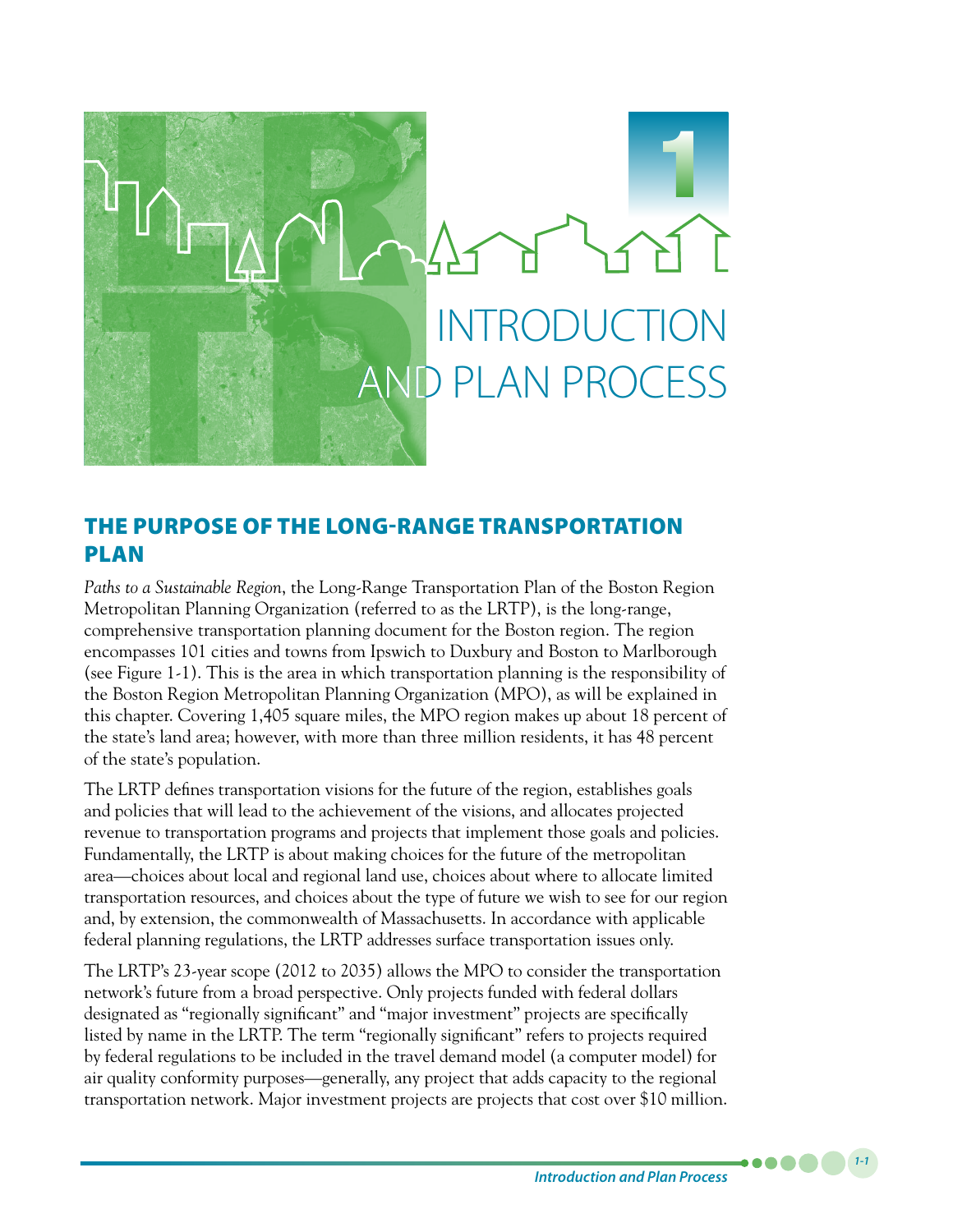#### **FIGURE 1-1**

#### **The Boston Region MPO's Municipalities**

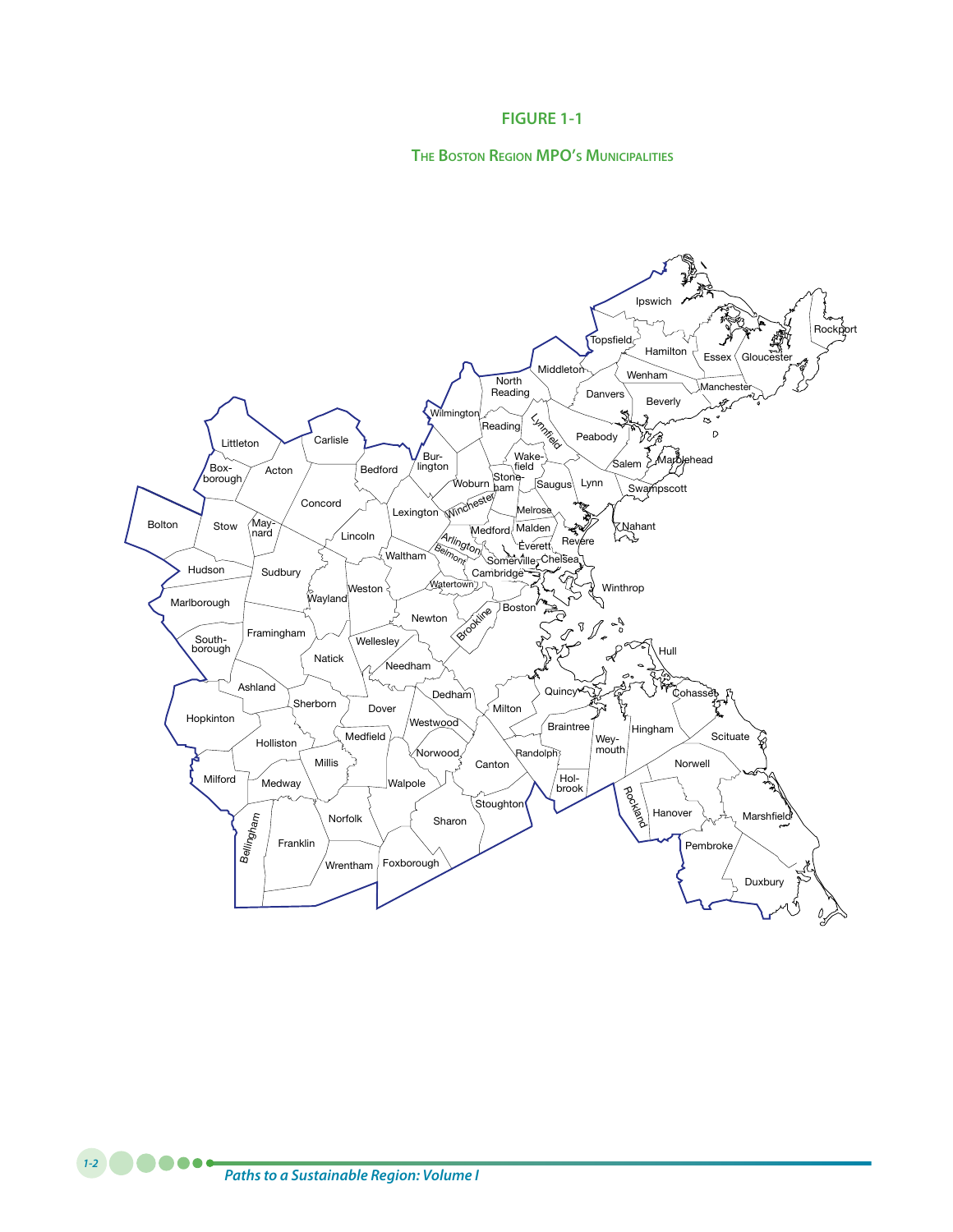For a more detailed explanation of the types of projects that must be included in the model, see Chapter 10, Air Quality Conformity Determination. Many of the transportation projects and programs that will be funded with federal dollars in the next 23 years do not add capacity to the transportation system and are, therefore, not specifically identified in the LRTP. The function of these projects will be primarily to maintain and operate the existing system. Nevertheless, when it comes time to select projects for funding in the Transportation Improvement Program, selection will be based upon how well they implement the goals and policies adopted in the LRTP.

# THE BOSTON REGION MPO STRUCTURE

The Boston Region MPO is responsible for the development of the LRTP. It conducts transportation planning in its region for a variety of transportation modes and facilities, including highway, transit, nonmotorized, and freight. By bringing together representatives from local, regional, state, and federal entities and a public advisory council, and engaging with members of the public, MPO decision making is sensitive to the diverse range of interests and concerns that exist in the Boston region.

Federal law establishes requirements and guidelines for transportation planning in urbanized areas with populations of more than 200,000. In order to be eligible for federal transportation funding, an area must maintain a continuing, cooperative, and comprehensive (3C) transportation planning process. The Boston Region MPO is responsible for carrying out the 3C process in its area.

The MPO is a cooperative board of 14 voting members:<sup>1</sup>

- Massachusetts Department of Transportation (MassDOT) three members, including the MassDOT Highway Division
- Massachusetts Bay Transportation Authority (MBTA)
- Massachusetts Bay Transportation Authority Advisory Board
- Massachusetts Port Authority (Massport)
- Metropolitan Area Planning Council (MAPC)
- City of Boston
- Six elected municipalities (three cities and three towns) from the Boston region, currently:
	- o City of Somerville
	- o City of Newton
	- o Town of Braintree (city form of government)
	- o Town of Bedford
	- o Town of Framingham
	- o Town of Hopkinton

*1-3*

 $\bullet\bullet\bullet\bullet$ 

<sup>1</sup> The Boston Region MPO has revised its Memorandum of Understanding (MOU) and organizational structure. It will become effective November 1, 2011. The new structure can be reviewed at www.bostonmpo.org in the fall of 2011.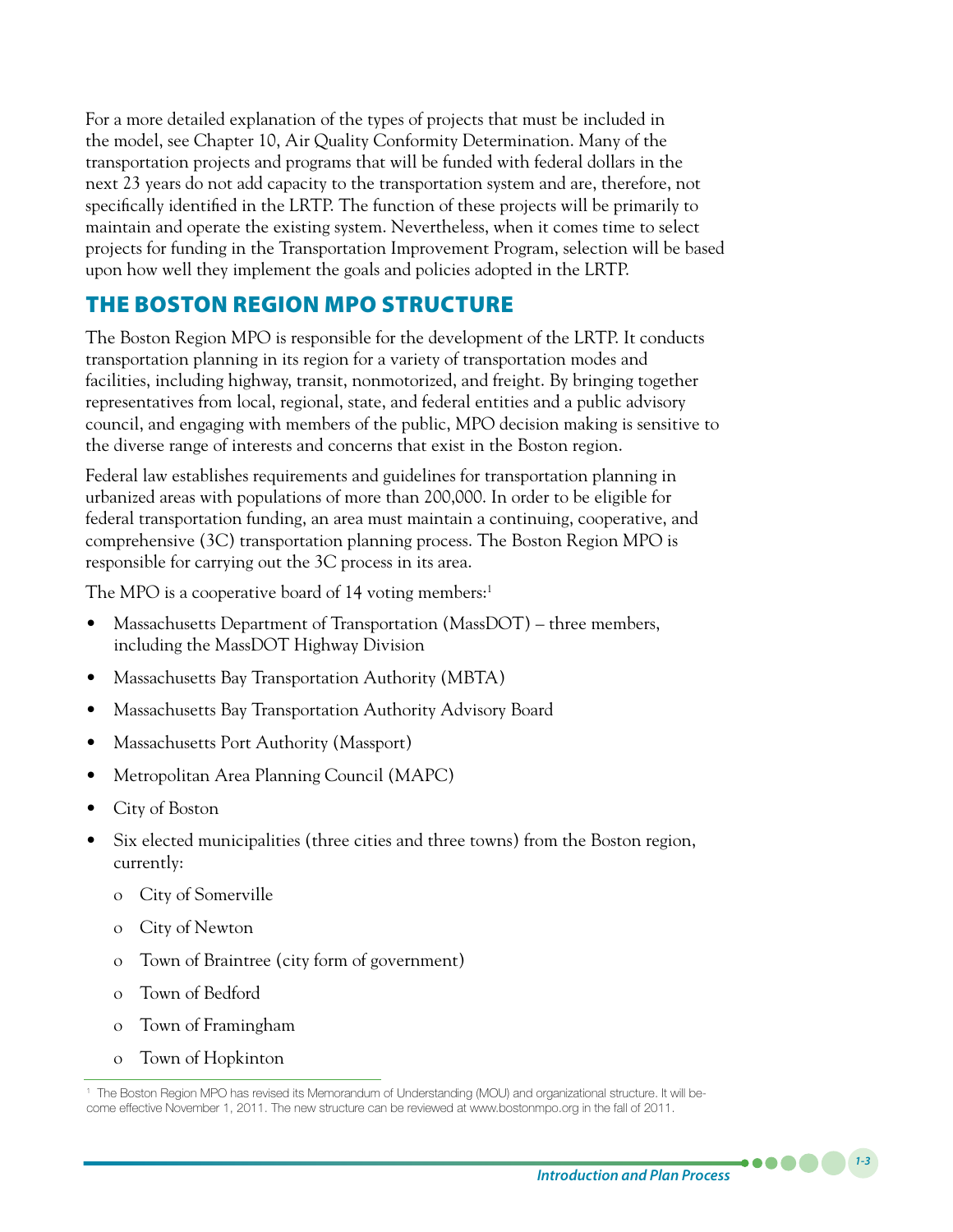The Federal Highway Administration (FHWA), the Federal Transit Administration (FTA), and the Regional Transportation Advisory Council (the Advisory Council), which is the MPO's official advisory group, also participate on the MPO, in a nonvoting capacity.

# THE RELATIONSHIP TO OTHER PLANNING DOCUMENTS

In addition to the LRTP, the Boston Region MPO is required to develop other documents and programs as part of the 3C transportation planning process. These include:

- The Unified Planning Work Program (UPWP)
- The Congestion Management Process (CMP)
- The Transportation Improvement Program (TIP)



The UPWP and the CMP are used in the development of the LRTP. Along with the TIP, they help to implement the visions and objectives of the LRTP. Other documents or initiatives considered in the development of the LRTP are:

- The MBTA Program for Mass Transportation (PMT)
- Legal commitments of the Commonwealth of Massachusetts

Brief descriptions of all of the above and their relationship to the LRTP are provided below.

# **The Unified Planning Work Program**

The annual Unified Planning Work Program (UPWP) describes transportation planning studies to be undertaken by the MPO and other entities in the Boston region during a given federal fiscal year. The UPWP is intended to serve two purposes. The first is to provide information to federal and state government officials, municipalities, regional organizations and interest groups, and the general public about all of the transportation planning studies that are expected to be undertaken in the region. The second is to provide complete budget information to federal and state officials about the expenditure of federal funds for planning studies that will be carried out by the MPO.

The planning studies in the UPWP are an important source of ideas and information that may help in project selection for the LRTP and TIP and also may evolve into projects that will eventually be included in the LRTP, and ideas received during the public outreach process for the LRTP sometimes lead to studies included in the UPWP.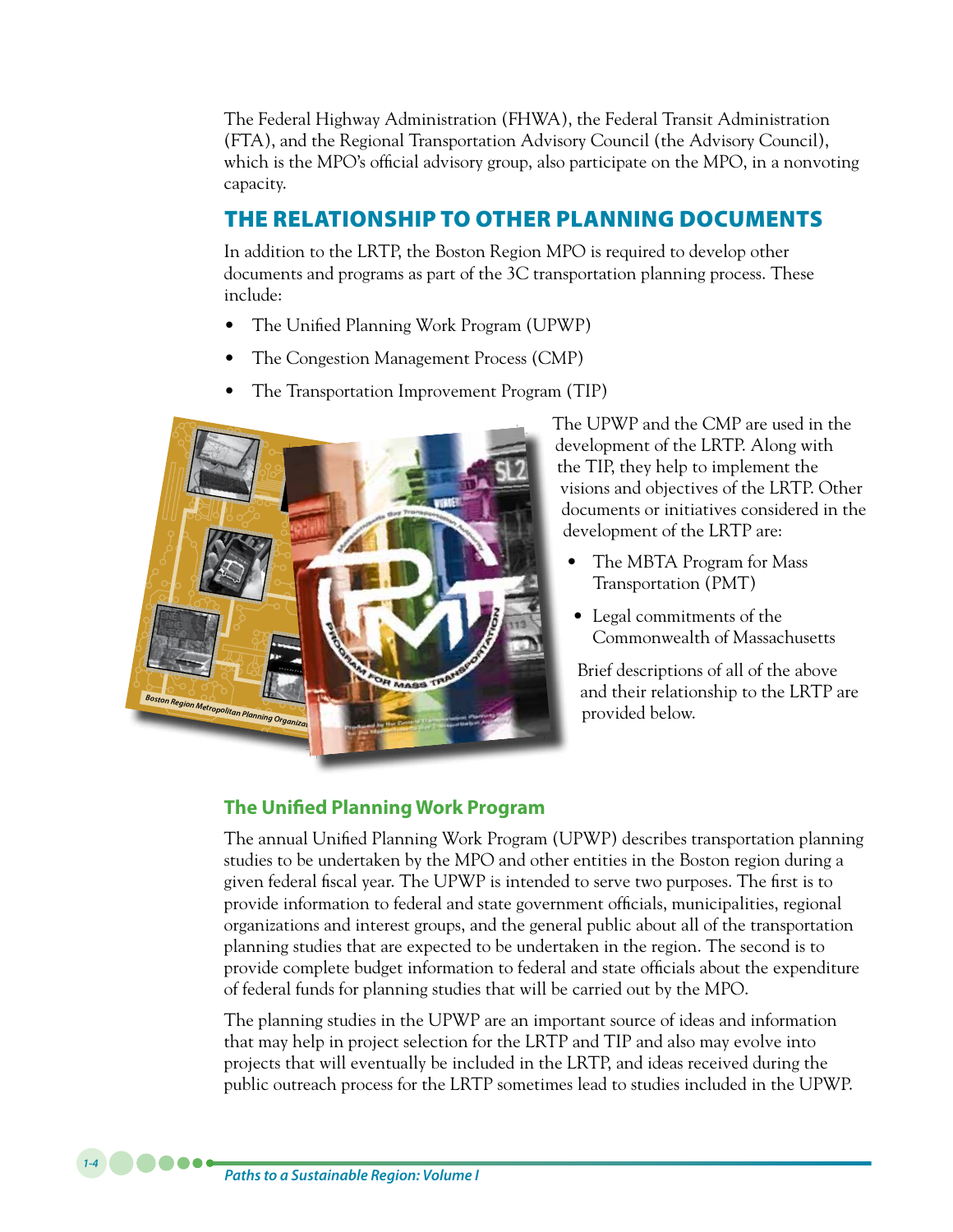# **The Congestion Management Process**

The MPO's Congestion Management Process (CMP) is an ongoing program for monitoring mobility in the region, providing the MPO and transportation planners with timely information about transportation system performance, and making recommendations in the areas where mobility deficiencies are found. The CMP program includes the systematic measurement and analysis of mobility problems in the region. The MPO staff then provides decision makers with information about transportation system performance and with strategies and recommendations for addressing identified problems and improving mobility. Information from the CMP and associated planning studies funded through the UPWP are used in the selection of projects for the LRTP and the TIP.

### **The Transportation Improvement Program**

The Transportation Improvement Program (TIP) is a multimodal program that sets forth a detailed list of transportation projects that are programmed to receive federal funding during the four-year horizon of the document. The projects advanced in the TIP are consistent with the policies and goals of the LRTP. The TIP describes the transportation projects that are expected to be implemented during this four-year period and provides information about how they have been prioritized. It also includes a financial plan showing the revenue source or sources, current or proposed, for each project. In order to be eligible to receive federal funds, a project must be programmed in the current federal fiscal year's TIP. In addition to the federally funded projects, most highway projects funded with state transportation money are also included in the TIP in the Boston region. In order for any regionally significant project to be included in the TIP, it must be included in the LRTP. One function of the TIP is to serve as the implementation arm for the LRTP.

### **The MBTA Program for Mass Transportation**

The MBTA Program for Mass Transportation (PMT) is the long-range, fiscally unconstrained, 25-year capital program of the MBTA. The objective of the PMT is to identify and prioritize projects that will result in a cost-effective mass transit system that serves the greatest number of passengers while furthering environmental, economic development, and environmental justice goals. The MBTA adopted the current PMT in December 2009. The MPO uses it to prioritize transit projects for inclusion in the LRTP.

# **Legal Commitments**

Several transportation projects are legal commitments that MassDOT or other transportation agencies in Massachusetts must complete within a certain time frame. The legal commitments that have the greatest impact on planning in the Boston region are those pertaining to the State Implementation Plan (SIP) and the Central Artery/ Tunnel project.

The federal Clean Air Act requires states with one or more MPO regions that do not meet federal air quality standards, such as Massachusetts, to produce a SIP. A SIP describes the efforts that a state has made, or proposes to make, to reduce levels of pollutants, such as ozone and carbon monoxide. Massachusetts was required to produce a SIP, and MassDOT and other transportation agencies, including the MBTA and

The projects advanced in the TIP are consistent with the policies and goals of the LRTP.

One function of the TIP is to serve as the implementation arm for the LRTP.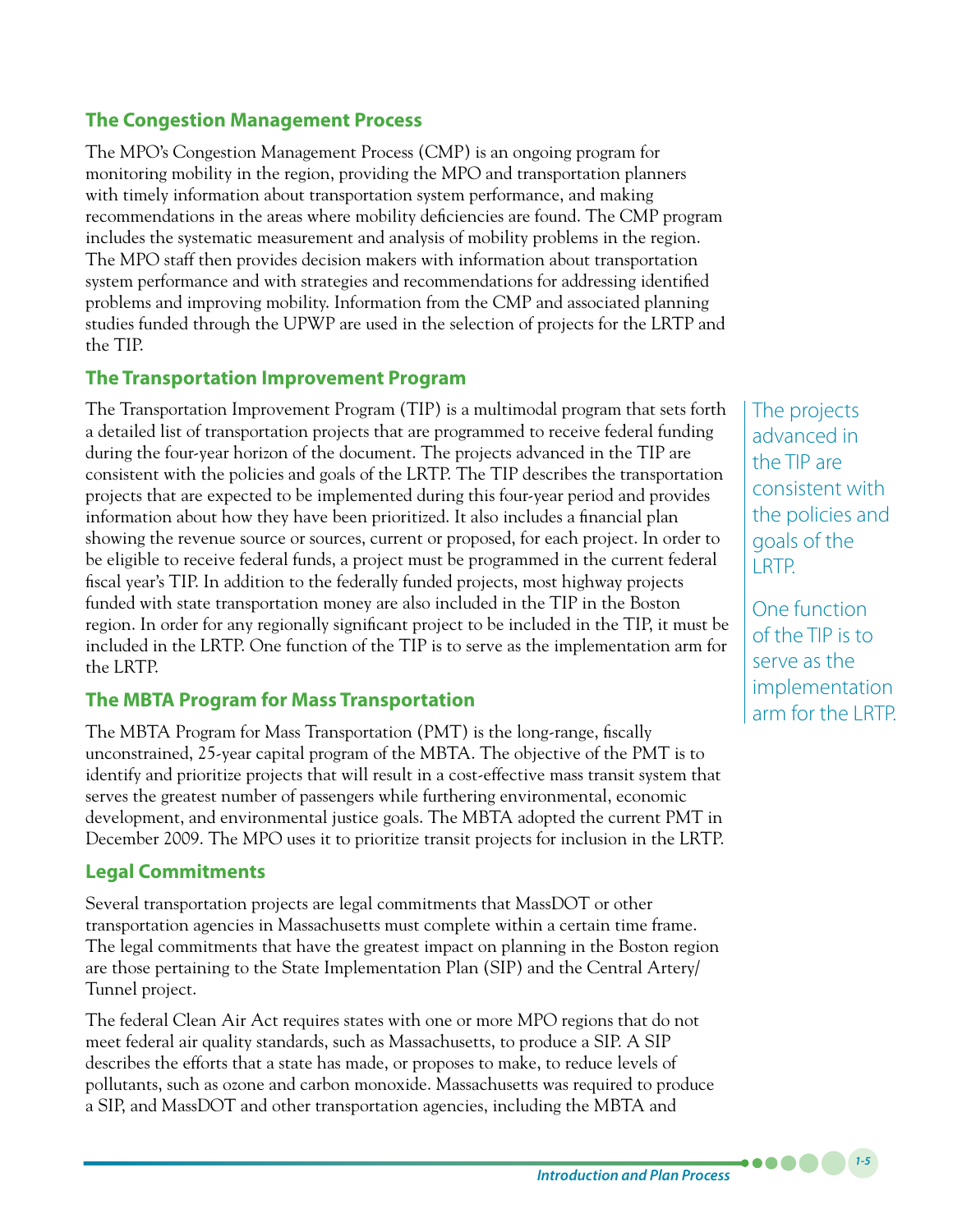Massport, are required to implement the transportation projects and policies that are included in the SIP.

In the SIP, the Central Artery/Tunnel (CA/T) project commitments are the result of an agreement entered into by the state's Department of Environmental Protection (DEP) and the former Executive Office of Transportation (EOT, now MassDOT) during the approval process for the CA/T project. This agreement was updated, with revised implementation schedules, in an Administrative Consent Order between DEP and EOT in 2000. In 2004, EOT and DEP began a process, completed in July 2008, of reevaluating the projects in the original SIP commitments. This process was undertaken to ensure that any further investments fund the best regionally significant projects that meet air quality goals and requirements.

As a matter of policy, the MPO includes all legal commitments related to the SIP and the Consent Order in the LRTP.

# THE LRTP DEVELOPMENT PROCESS

Federal metropolitan planning regulations require MPOs to develop a regional transportation plan every four years. This section outlines the process that was followed in the development of the new LRTP, *Paths to a Sustainable Region.*

## **Public Outreach for the LRTP**

## *Process and Activities*

The MPO's Public Participation Program is designed to provide opportunities for members of the public, interest groups, other stakeholders, and elected officials to be involved in MPO decision making, including the development of the LRTP, the UPWP, and TIP; the program also supports the ongoing work of the Regional Transportation Advisory Council (the Advisory Council) and the MPO's Transportation Equity Program. The MPO adopted its current Public Participation Program in June 2007 and amended it in April 2010. The activities identified in the program are designed to meet federal planning rules that require the MPO to maintain a continuing, cooperative, and comprehensive (3C) transportation planning process and also reflect the MPO's commitment to providing opportunities for substantive public involvement. The MPO followed and expanded on the Public Participation Program as it developed a specific Public Involvement Plan for *Paths to a Sustainable Region*, which was approved by the MPO in February 2010.

In developing *Paths to a Sustainable Region*, the MPO conducted a variety of outreach

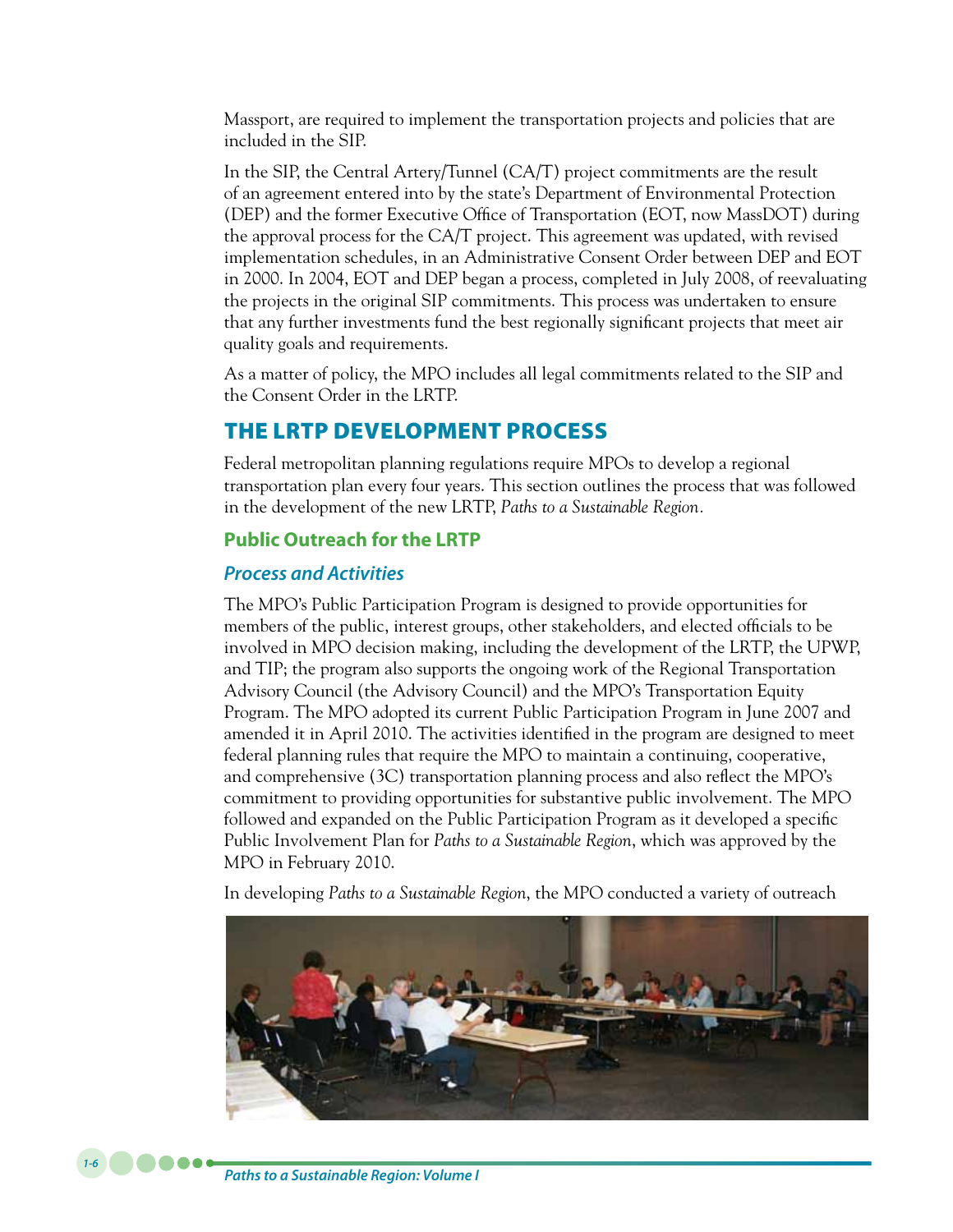activities, beginning in the spring of 2010, inviting the involvement of participants that included the Regional Transportation Advisory Council; area residents; municipal, state, and federal officials; businesses; transportation interest groups; environmental groups; transportation providers; persons with disabilities; low-income and minority communities; the elderly; and persons with limited English proficiency. Methods for

eliciting public input included the following:

**The Advisory Council, the main avenue** for public involvement for the MPO. It serves the MPO as its official advisory group. Composed of transportation advocacy and other interest groups, municipal officials, and state agencies, it is charged with creating a forum for the ongoing and robust discussion of pertinent regional transportation topics and for generating diverse views to be considered by the MPO. MPO staff often discussed *Paths to a Sustainable Region* with the Advisory Council and its LRTP subcommittee during the course of the



LRTP development. The Advisory Council submitted several letters and reports to the MPO, expressing its views and providing guidance to the MPO.

- **Open houses** that informed the public about the transportation planning process and about studies and projects underway, and that offered a forum for discussion and an exchange of ideas. Open houses were held periodically from the adoption of the last LRTP in 2009 through the summer of 2011, and focused on LRTP topics such as policies, modeling, transportation equity, transportation projects, and land use planning.
- • **Public workshops** held in July 2010, February 2011, and August/September 2011 to hear the views of members of the public, and to provide information on the LRTP and TIP. The February 2011 workshops were held to generate feedback on the draft transportation needs assessment, and the August/September 2011 workshops were held to discuss the draft LRTP and seek more comments.
- A **Transportation Equity Forum** held in February 2011 at the Boston Public Library for professionals working in organizations serving environmental justice neighborhoods and for members of the public, to discuss the transportation needs of low-income and minority persons living in these neighborhoods.
- • **"Invite Us Over" sessions,** where MPO staff visited, when requested, organizations with an interest in transportation planning, to present information and discuss ideas for the LRTP.
- **MAPC subregion meetings,** where MPO staff met periodically with MAPC subregional groups to keep these local officials informed of the LRTP process and progress and to gather feedback on the visions and policies, the transportation needs assessment, and information on projects under consideration for inclusion in the LRTP.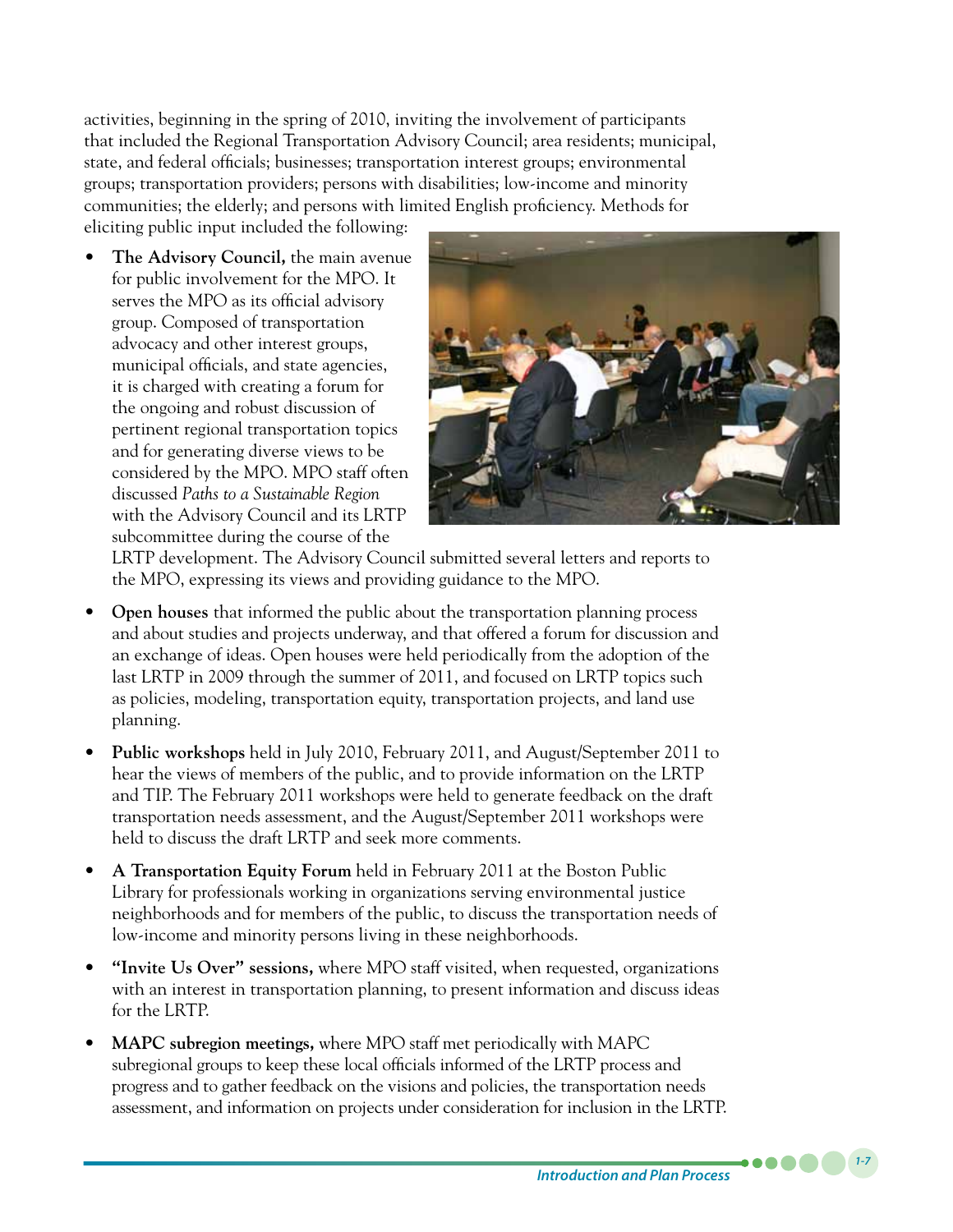Environmental Consultation, held in July 2011, where staff discussed the environmental facets of long-range transportation issues and solutions with state agencies responsible for environmental matters.

#### *Communicating with the Public*

The MPO uses several means to keep members of the public informed about MPO news, activities, and events, and to encourage public participation in the transportation planning process.

#### Email Distribution Lists: MPOinfo and MPOmedia

As an ongoing part of the planning process, the MPO prepares press releases, flyers, and other notices for distribution to a broad network of interested parties. These materials are distributed via the MPO's one-way email list, MPOinfo, which includes more than 1,700 contacts, including municipal officials, planners, transportation equity contacts, special interest groups, members of the general public, legislators, environmental agencies and interest groups, and freight and transportation providers. Press releases and informational flyers are also distributed to more than 200 media outlets, including local Spanish-language publications (which receive Spanish-language text). Outreach materials are also distributed to the Access Advisory Committee to the MBTA (AACT), which works with the MBTA to ensure that the public transportation system in the region is accessible to the elderly and people with disabilities.

The MPO has expanded its email contacts so that its messages reach councils on aging; commissions on disability; community development corporations; chambers of commerce; economic development, Main Street districts, and transportation committees; and conservation, youth, historical, and natural resource commissions.



*1-8*

#### **TRANSREPORT**

The MPO's monthly newsletter, TRANSreport, is an important means of providing information on various aspects of the entire MPO planning process, including announcements of public participation opportunities and outreach activities. Each issue provides information on upcoming transportation-related public meetings and events, MPO studies completed or underway, other MPO activities, and ways to contact MPO staff with ideas and questions. Special inserts on important LRTP topics are included to provide detailed information and encourage public comment.

TRANSreport is sent to approximately 3,000 recipients, including over 100 state legislators and their staffs, numerous local officials, and members of the general public in each municipality in the region. TRANSreport issues are posted each month on the MPO's website, which also has an archive of past issues.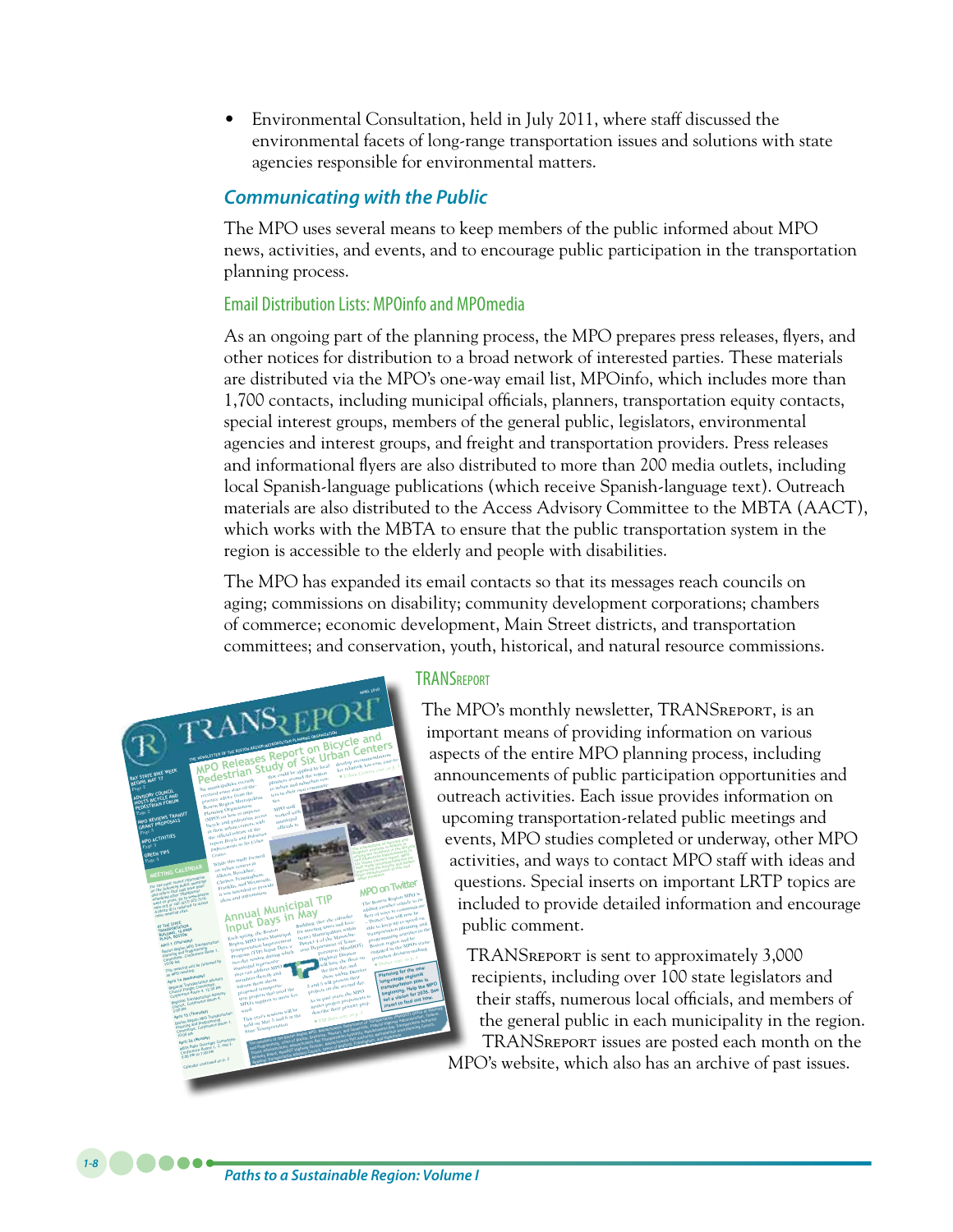#### **Website**

The MPO's website has pages designated for the LRTP and each of the other certification documents. These pages are updated frequently. Basic information on *Paths to a Sustainable Region* has been posted at www. bostonmpo.org/2035plan since the planning process for the current LRTP was launched. Draft documents were posted as they became available, at www.bostonmpo.org/2035input. These Web pages were promoted through the website's home page, by email messages to MPOinfo, and on postcards that were distributed at public meetings.

A new Web feature developed for *Paths to a Sustainable Region* allows visitors to easily submit feedback. Under each draft document, a "Provide Feedback" button was posted. By clicking on this button, a visitor to the website could provide feedback on any draft material at any time. The feedback was organized by topic and presented to the MPO.



#### Social Media

The MPO launched a Twitter account (@

BostonRegionMPO) in March 2010. Social media sites are among the most visited websites on the Internet and allow the MPO to reach a broad audience and attract people to the MPO's website to learn more about the MPO's work. Announcements about *Paths to a Sustainable Region*, such as the availability of draft documents and public meeting information, are transmitted through Twitter. The MPO also uses YouTube to explain transportation planning issues and will produce a video summary of the LRTP. The use of social media is also consistent with the MPO's Public Participation Program, which calls for utilizing new avenues of communication.

#### *Public Comments*

As a result of the outreach, the MPO received numerous comments on the LRTP from municipalities, regional entities, interest groups, and members of the public. The MPO reviewed and considered all comments during the decision-making process. A summary of written and oral comments relating to the development of the LRTP is included in Appendix A. In addition, the MPO responded to comments received during the formal comment period for the draft LRTP (August/September 2011). The comments received during the formal comment period, along with the MPO actions taken, are also included in Appendix A, in a separate table.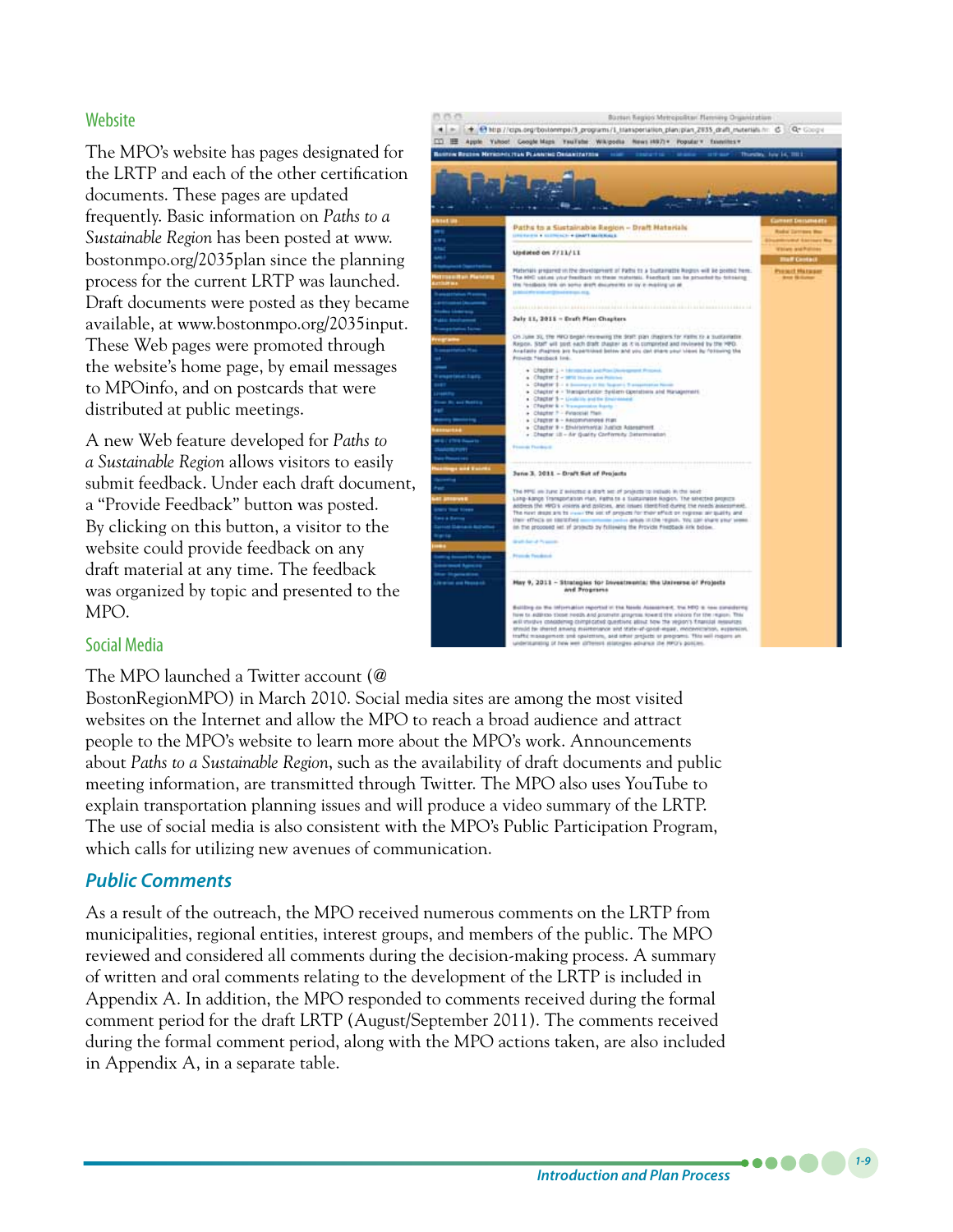#### *Environmental Justice*

Environmental justice was an important factor in the development of *Paths to a Sustainable Region*. MPO policies promote the equitable sharing of the benefits and burdens of the region's transportation system, as well as participation in decision making. In addition to the public outreach program described above, the MPO also has a transportation equity program to identify transportation needs of minority and lowincome populations and to provide information about the planning process in order to encourage public involvement.

The MPO's transportation equity program is composed of three key elements: outreach, analysis, and the MPO's evaluation of environmental justice issues (see Chapter 6, Transportation Equity, for more information). After one-on-one meetings, surveys, and interviews, the MPO provides feedback to community organizations by classifying their needs and concerns as they relate to the LRTP, TIP, UPWP, transit service planning, or another agency. The information is then directed to the agency or entity that can best address each need.

In selecting projects for the LRTP, the potential impact of a proposed project on environmental justice areas is a criterion in the project ranking processes, as discussed in the section, Use of the MPO's Visions and Policies in the Selection of Projects, below. The MPO staff gives positive ratings to projects that are estimated to benefit environmental justice areas.

As part of the LRTP process, the MPO performed a systemwide environmental justice analysis on the set of projects that are currently funded by the MPO (for 2035 conditions if no new projects were funded and constructed) and the set of projects recommended in this LRTP (2035 build conditions). The analysis focuses on the mobility, accessibility, and emissions for communities with a high proportion of low-income or minority residents (see Chapter 9, Environmental Justice Assessment, for more information).



#### *Consultations on Environmental Issues*

The MPO has responded to the *Safe, Accountable, Flexible, Efficient Transportation Equity Act: A Legacy for Users* (SAFETEA-LU) directives by consulting with agencies responsible for land management, natural resources, historic preservation, and environmental protection and conservation, as related to transportation initiatives. SAFETEA-LU is the federal government's legislation for reauthorization of funding for the nation's surface transportation program. Natural, environmental, and historic resources were mapped for the Boston region using information from the Commonwealth's Office of Geographic and Environmental Information Systems (MassGIS). The information included Areas of Critical Environmental Concern,

**. . . . .**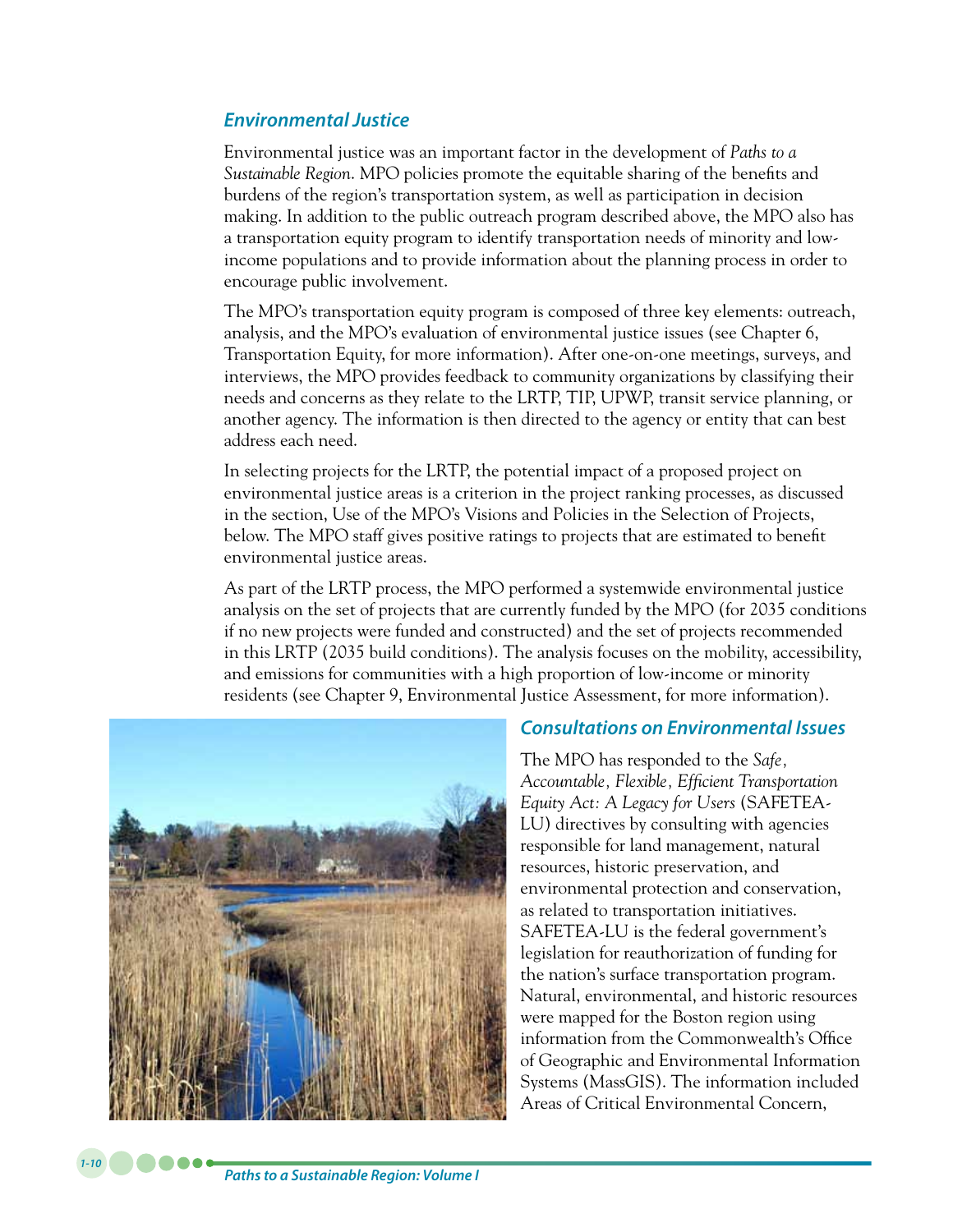flood hazard areas, wetlands, water supply and wellhead protection areas, protected open space, and Natural Heritage and Endangered Species Priority Habitats, and was used in evaluating the projects. This was done by corridor in the needs assessment by overlaying the projects on the maps to determine where environmental issues could potentially arise.

The MPO staff consulted with MassDOT's and the MBTA's environmental divisions to determine their processes for environmental review of project designs. The Massachusetts Environmental Policy Act (MEPA) unit of the Executive Office of Energy and Environmental Affairs was also consulted. The MEPA unit oversees the Massachusetts Environmental Policy Act, which requires project proponents to study the environmental consequences of their actions and to take all feasible measures to avoid, minimize, and mitigate damage to the environment. In addition, the MPO held an environmental consultation meeting in July 2011 to discuss the environmental facets of long-range transportation issues in the region. The Executive Office of Energy and Environmental Affairs and the Department of Environmental Protection attended the meeting along with MassDOT.

Through this consultation, it was determined that the MPO was taking into consideration the appropriate areas of environmental concern. In the Boston region, environmental reviews for projects are conducted by the proponent transportation agency or municipality, not the MPO. The environmental reviews occur when each of the projects is in the design phase and prior to being funded for construction. However, the MPO is willing to consider performing further review and consultation on environmental issues, effects, and mitigation as part of the ongoing 3C process.

### **Development of MPO Visions and Policies**

The first step in developing the LRTP was articulating the MPO's visions for the future of the region and spelling out the policies for achieving that end state. This work was completed in the spring of 2010, with the MPO adopting the LRTP's visions and policies. These are used to guide MPO work and, in particular, as the basis for evaluation criteria and decision making for the LRTP, UPWP, and TIP.

A complete list of the visions and policies guiding the development of the LRTP is provided in Chapter 2, The MPO's Visions and Policies.

# **Selection of Projects**

One of the primary components of this LRTP is a list of major capital expansion projects for implementation over the next 23 years. To select these projects, the MPO first performed a needs assessment for the region to help in determining priorities for the region. This allowed the MPO to prioritize projects from a Universe of Projects and Programs, which is a list of all possible projects for consideration.

# *Needs Assessment for the Region*

The Regional Needs Assessment (included as Volume II of this document) was an initial step in the development of the LRTP. The needs assessment gathered, organized, and analyzed information about the state of the region's transportation system. The needs assessment is a critical component of the LRTP because the region's transportation needs must be inventoried before decisions are made on how problems should be addressed within the constraints of anticipated future funding.

*1-11*

 $\bullet$   $\bullet$   $\bullet$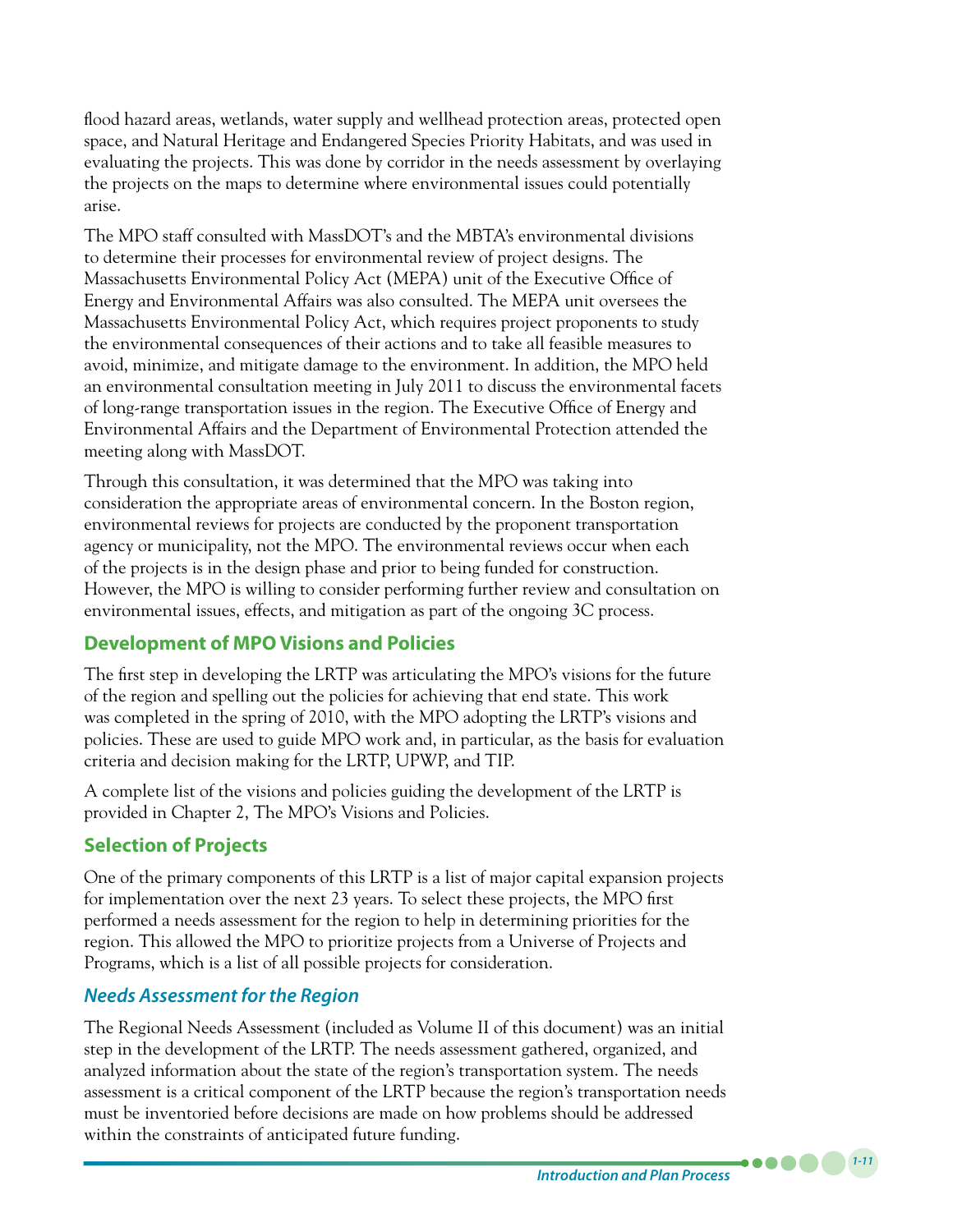The existing conditions of the various components of the transportation system, their current use, and their projected use in the future are all described in the needs assessment. In addition to issues related to the effective functioning of the transportation system, this needs assessment includes issues related to how the transportation system interacts with the region's current and projected land use conditions, the environment, and low-income and minority populations. The needs assessment was developed at a corridor level using six radial corridors, two circumferential corridors, and a central area. This helped to make the transportation needs of a complex region easier to comprehend.

The needs were prioritized for each of these corridors by five of the MPO's visions – system preservation, mobility, safety, the environment, and transportation equity. It was estimated that the needs of all of the corridors will exceed the financial resources that can be anticipated between now and 2035. Therefore, the region's needs, which were prioritized to guide investment decisions, are summarized in Chapter 3, The Region's Corridors, of this document (Volume I), and in Chapter 10, Regionwide Needs Assessment of Volume II, The Regional Needs Assessment.



# *Universe of Highway Projects and Programs*

The highway Universe of Projects and Programs is composed of projects that were included in a previously adopted Long-Range Transportation Plan; projects identified through the MPO's Congestion Management Process; projects previously studied or currently being studied; projects included in comments received during the public outreach process for the 2000–25 and 2004– 25 LRTPs and JOURNEY to 2030; projects over \$10 million that are in the current TIP; and projects over \$10 million included in the FFYs 2011–14 TIP Universe of Projects. The

highway Universe of Projects and Programs (Appendix B) lists projects by the corridors identified in the Needs Assessment, along with information on each project's status:

- Identified through a corridor study
- Currently in MassDOT's environmental review or design process
- Included in the JOURNEY to 2030 LRTP (as a recommended or illustrative project)
- Included in the current TIP
- Identified through public comment
- Meets a need identified in the Needs Assessment

# *Universe of Transit Projects and Programs*

The MBTA adopted its current Program for Mass Transportation (PMT) in December 2009. The PMT defines a long-range vision for regional mass transportation with

*Paths to a Sustainable Region: Volume I*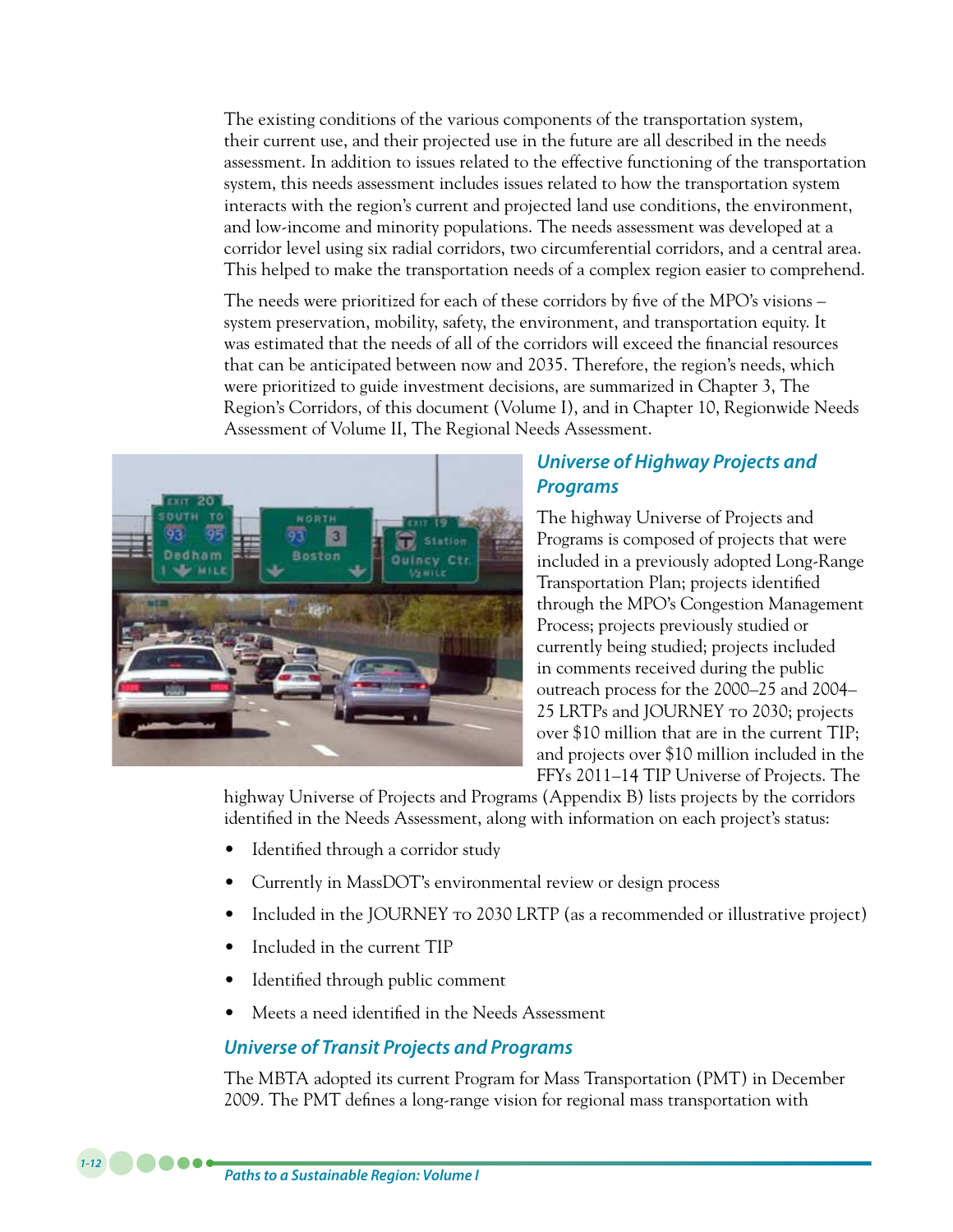respect to infrastructure improvements. The planning approach taken in this PMT reflects the MBTA's priority of maintaining the existing system with MassDOT and the Commonwealth playing a major role in prioritizing and paying for transit expansions. Past versions of the PMT have placed emphasis on identification and evaluation of potential expansion projects. The current PMT continues to include transit expansion and capacity improvements as important elements for achieving its long-range vision.

The transit Universe of Projects and Programs was derived from this PMT as well as from the MBTA Capital Investment Program (CIP), the MBTA's five-year fiscally constrained plan for investing in the transit system, which currently includes only



maintenance projects. The transit Universe of Projects and Programs (Appendix B) lists projects by the corridors identified in the Needs Assessment, along with information on each project's status:

- Included in the current PMT
- Included in the current CIP
- Transit projects recommended as part of the MPO's Congestion Management Process
- Included in the JOURNEY to 2030 LRTP (as a recommended or illustrative project)
- Identified through public comment
- Meets a need identified in the Needs Assessment

### *Investment Categories*

The Universe of Projects and Programs was then organized by investment categories to better understand the degree to which different project types advance the MPO's visions and policies. Staff conducted an evaluation to determine whether a project's primary or secondary purposes supported the various MPO policies. The investment categories are:

- State of Good Repair and Maintenance transit and roadway
- Multimodal Traffic Management and Modernization transit and roadway
- Management and Operations transit and roadway
- Expansion transit, roadway, freight, and shared-use paths (which include MassDOT Bay State Greenway 100 paths)
- Clean Air and Mobility

*Introduction and Plan Process*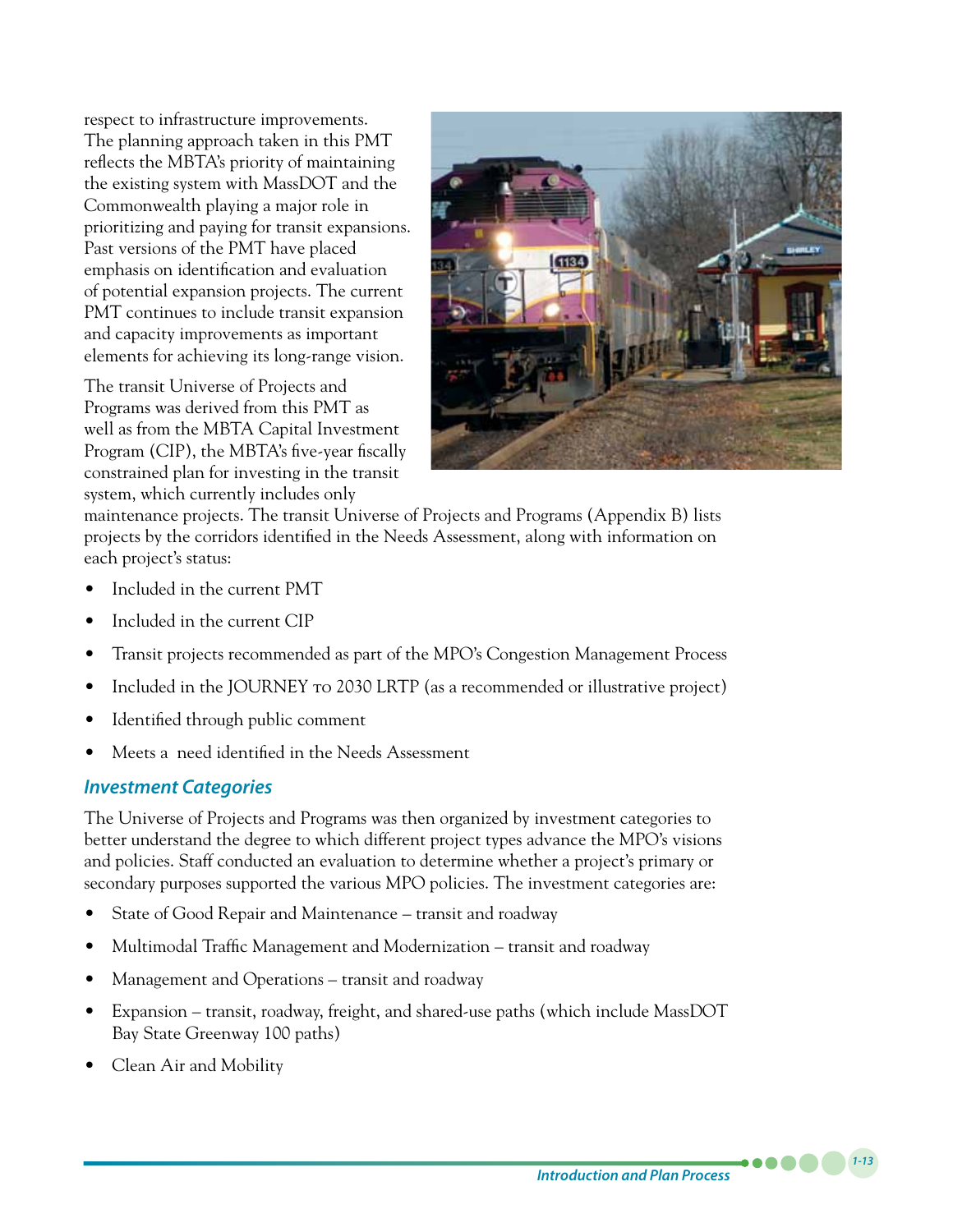### *The Use of the MPO's Visions and Policies in the Selection of Projects*

The MPO used its visions and policies, in the project selection process of the LRTP, as the basis for the project evaluation criteria and for the organization of the MPO's investment categories discussed above.

For those highway and transit projects included in the Universe of Projects and Programs that met a need identified in the Needs Assessment, a very preliminary evaluation was done to determine which of the MPO's vision topics it addressed. This information is included in Appendix B.

The next step was to evaluate how well the projects and programs advanced the MPO's policies within each vision as well as within the investment categories listed above. All projects that were included in the JOURNEY to 2030 LRTP, were evaluated, and projects and programs that are not included in the JOURNEY to 2030 that staff felt would advance the visions of the region were all evaluated in order to show how well their primary and secondary purposes advance the MPO's visions and policies. This information was prepared to help the MPO select a strategy that will help to achieve its visions while adhering to its policies. This information is provided at www.bostonmpo. org/2035plan.

#### *The Availability of Funding for Projects in the LRTP*

MassDOT provided estimates of highway funding for the Boston Region's LRTP in fiveyear time bands from 2011 through 2035. The estimates include the following funding categories:

- Major Infrastructure Projects
- **Regional Discretionary Funding**
- Federal-Aid Bridge Projects
- National Highway System/Interstate Maintenance Projects
- Statewide Maintenance

The first two categories – Major Infrastructure Projects and Regional Discretionary Funding – are the categories in which the MPO was given responsibility for project selection. The MPO used this information in developing its financially constrained LRTP.

In addition to the consideration of the various funding categories, the MPO also discussed the amount of allocation of funding to listed projects (projects that either added capacity to the system or that cost over \$10 million) in relation to the amount of funding left unassigned for projects and programs that would maintain or modernize the transportation system.

The MPO agreed with the assumptions in the PMT that all transit funding would go to the MBTA's priority of maintaining the existing system, with MassDOT and the Commonwealth prioritizing and paying for transit expansions. If the MPO were to fund additional transit projects not funded through the Commonwealth, they would do so by using highway funding flexed to transit projects.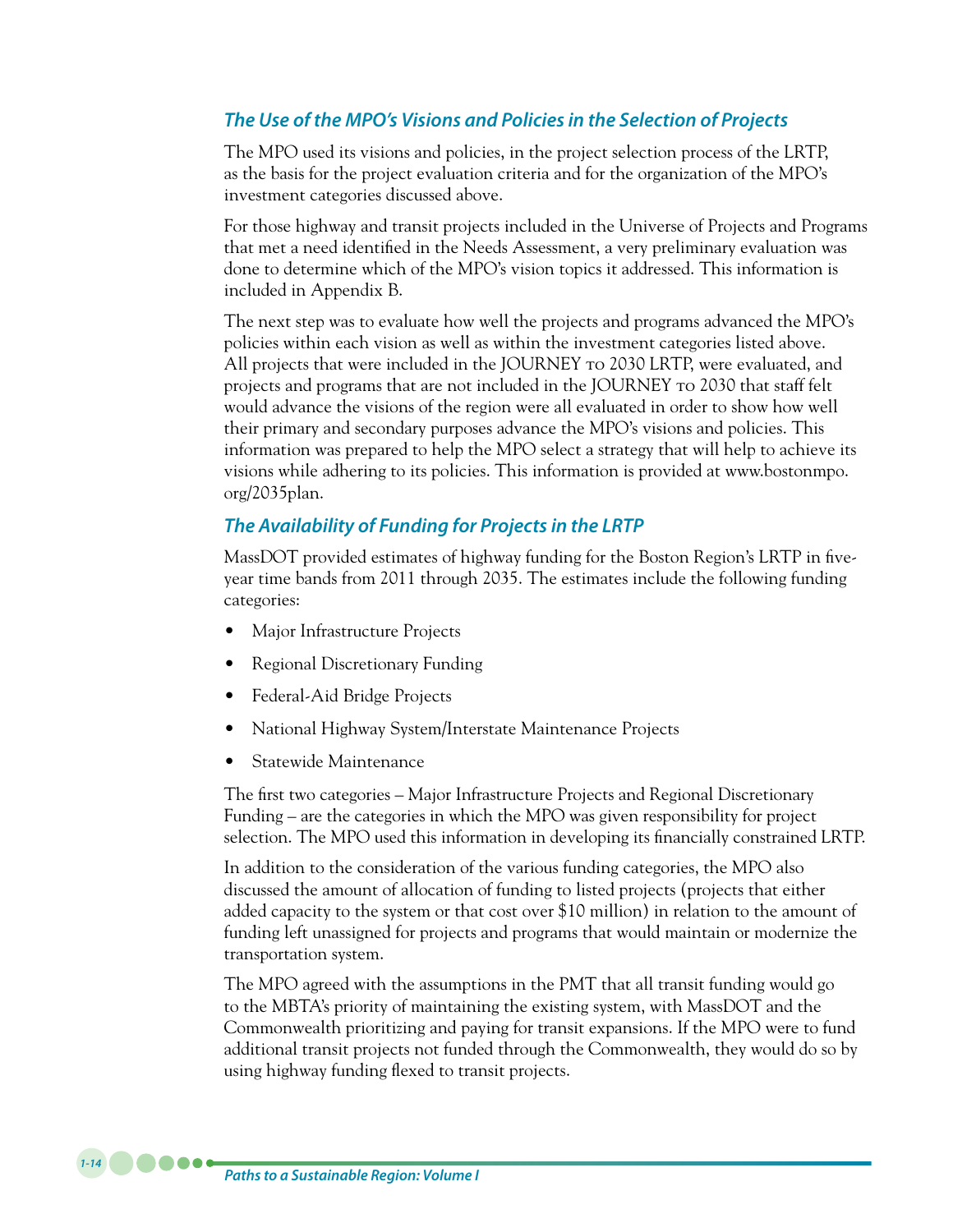# *The Development of Investment Strategies for the LRTP*

MPO staff prepared three investment strategies, described below, which were designed to provide options highlighting various examples of funding possibilities for consideration. In the development of this LRTP, the MPO is facing serious funding shortfalls and severe maintenance and state-of-good-repair needs. These strategies offered the MPO several choices for working within these constraints, while still maintaining the existing system, improving mobility in all modes, achieving greenhouse gas reductions, and moving toward the other forward-looking visions and policies the MPO embraces.

- $\frac{1}{2}$  Strategy 1 Current Approach: This strategy proposed that current programming trends continue and that the projects listed in JOURNEY to 2030 would continue to be funded with highway discretionary and major infrastructure funding in *Paths to a Sustainable Region*.
- Strategy 2 Current LRTP with a Regional Needs-Based Focus: This strategy proposed highlighting from the JOURNEY to 2030 the large-scale regional solutions to identified regional needs. It focused mainly on large-scale highway projects from the JOURNEY to 2030 that address the greatest regional needs.
- Strategy  $3$  New Mix of Projects and Programs Lower Cost/More Flexibility: This strategy was developed to pull into the LRTP a more diverse set of projects and a more varied set of programs, based on identified needs. It was guided by the premise that in times of fiscal constraint, focusing on lower-cost projects would provide the flexibility to address mobility and other needs in many geographic areas of the MPO region, rather than focusing investments in only a few areas.

The MPO focused their discussions around these strategies and the investment categories discussed above. A detailed discussion on the final recommended set of projects is included in Chapter 8, The Recommended Plan.

#### **Development of Demographic Projections**

As part of the LRTP process, land use projections for the year 2035 were used to forecast travel demand. MAPC developed the demographic forecasts using MetroFuture, its long-range plan for land use, housing, economic development, and environmental preservation in the Boston region. It includes both a vision for the region's future and a set of strategies for achieving that future. The MPO adopted the MetroFuture projections for the 101 municipalities in the Boston Region MPO in April 2008. At the same time, the MPO agreed to use the forecasts from the neighboring regional planning agencies for the 63 municipalities that are in the modeled area but that are outside of the Boston Region MPO area. This land use is referred to as the Regional Planning Agency (RPA) Hybrid Scenario, which is used as an input into the MPO's travel demand model, discussed below.

#### **Travel Demand Forecasts**

In developing *Paths to a Sustainable Region*, the MPO conceptualized the region's transportation needs over the next 23 years. Land use patterns, growth in employment and population, and trends in travel patterns differ in how they affect demands on the region's transportation system. In order to estimate future demands on the system for